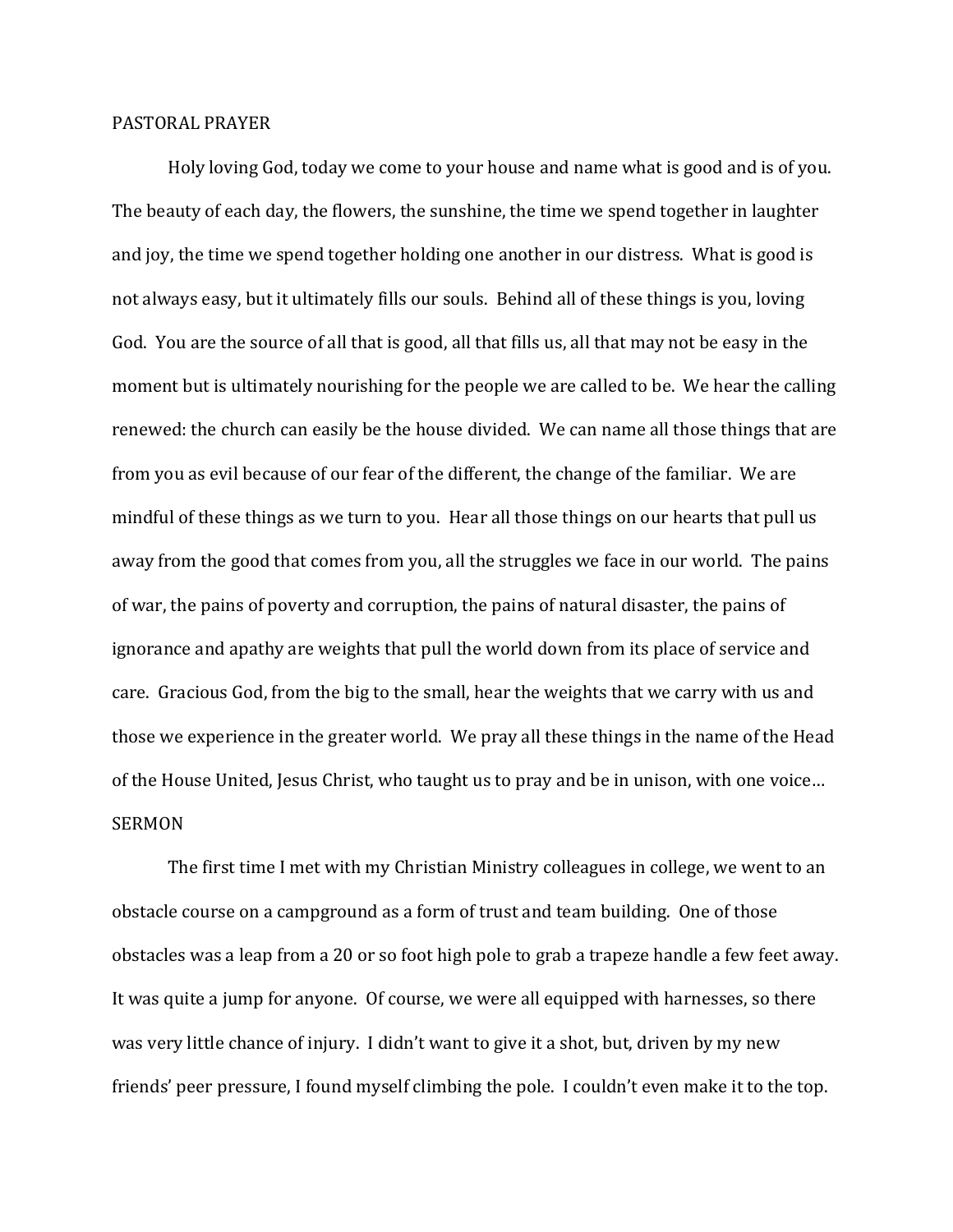I was bursting with fear before I could even get to the top of the pole, not to mention the opportunity to jump for the trapeze handle. So, I was paralyzed by fear, unable to go up or down. Oh, don't get me wrong; I was totally logical. I could logically make the conclusion that I would not be hurt if I stood at the top of the pole. I could logically make the conclusion that I could jump without getting injured with the harness holding me. But fear isn't like that. Fear can't be just thought through. Fear is more deeply seeded than that. So, I couldn't even make it to the top, no matter how much I thought through it. After about 20 minutes just being afraid, I had to let go and let the person holding my bungee cord pull me down. It felt defeating, because I knew that I let my fear control me, and I had to recognize that and sought to make sure that I wouldn't let fear control me in the future.

This morning's scripture passage comes from early in the ministry of Jesus. He is encountered by a crowd that was fearful and, controlled by that fear, said things that aren't true or loving. The crowd was paralyzed, and the good is called bad through that fear. As a result, the people aren't able to receive the transforming power of God. It was a danger then, and it is just as much a danger today when we are led by fear and not by the power of the living God. Let us look at this passage, see what the true stumbling block of the people was, and find how we can better live in the light of God having overcome the true stumbling block of the faithful: fear.

This is a confusing passage; a lot goes on without a lot of explanation on what is happening. Jesus had just appointed the twelve disciples and returned home to Nazareth, only to find a ruckus at his arrival. He can't even take the time to eat, there is so much going on. Even his family was not trusting of what he had done. The shouts rained out: "He has gone out of his mind!" and "He is the head of the demons and casts them out by his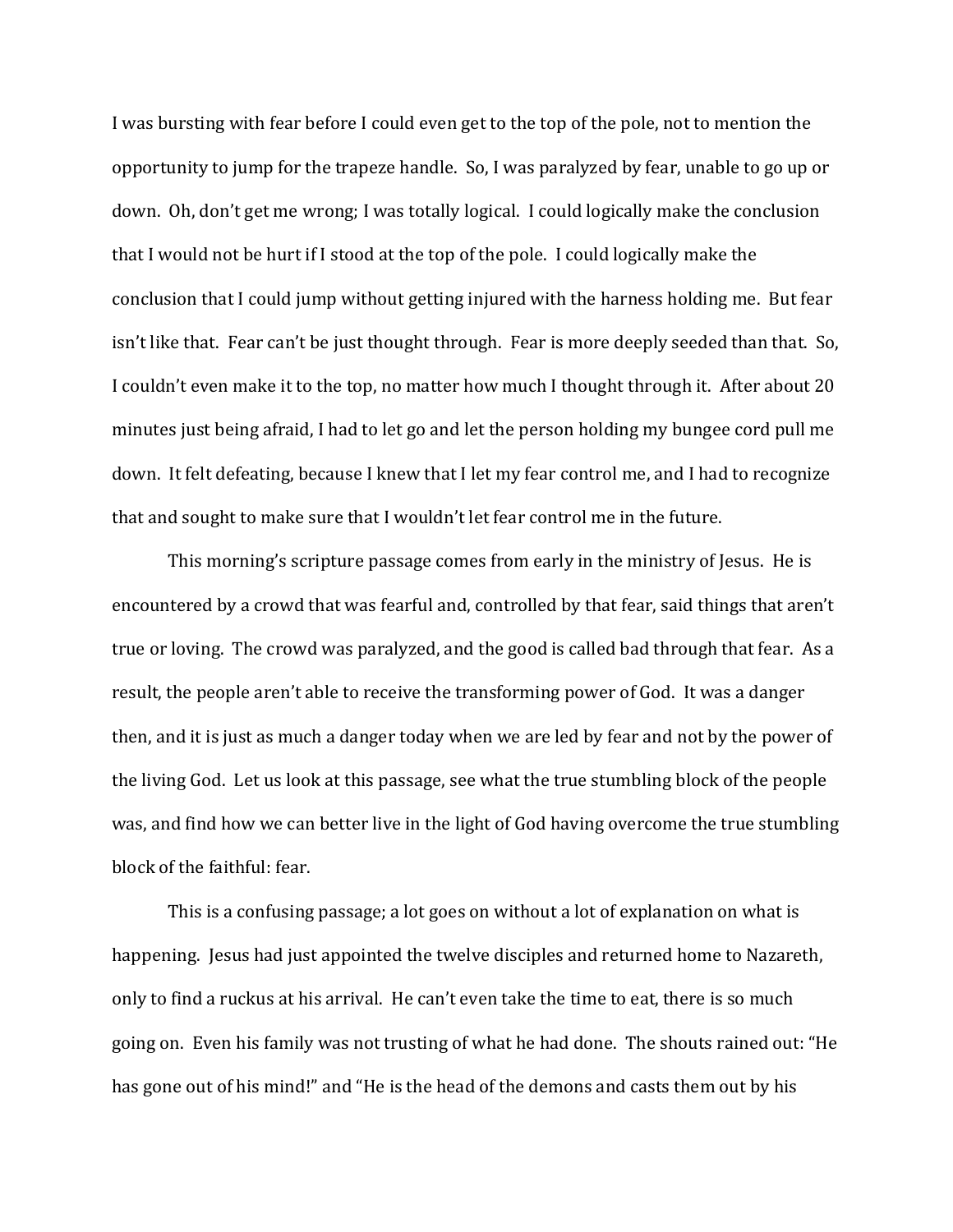command!" They made Jesus out to be something he was not: the head of the demons. We, of course, know that this is not the case. Jesus responded well; if you're on the same side, you don't damage your own efforts. "A house divided cannot stand." He caps off the discussion with a hard statement: "Whoever blasphemes against the Holy Spirit can never have forgiveness, but is guilty of an eternal sin..." But we will get to that last part later...

It's only logical, something we know at the heart: "A house divided cannot stand." It's true for everything in life, especially the game Jenga. Sure, I could talk for hours about architecture, material, design and whatnot, but let's get more serious; I'm going to talk about LEGOs. There, you can see when things are unified, when you've built a good structure immediately apparent. Everything fits together well; there are no seams off. When a brick is off just a bit, the wall gets tipsy and uneven. That's just when a brick is not fully connected. When you have a split in a wall of bricks or any kind of LEGO structure, the model is compromised. How much more so when bricks aren't even connected! If they won't fit together, the entire process fails. You can't have half a LEGO model and call it successful. It's the same way with any body of people. You can't have three-quarters, half, or a quarter of a church; that's not the church. But we are not divided by practicalities or opinions. We are divided by fear taking our eyes off the Lord Christ and breaking us apart.

It feels easy to mock or correct, but the response of the crowd was very human and something we suffer from as well. It seems they hate Jesus and all he says. Not quite. They weren't against the ministry of Jesus and the ways of God, per se. What was driving them is not that they disliked Jesus but because they were afraid of him. They were afraid of the new thing he was doing, so far outside their understanding and experience. Jesus preached a new message; he did new things that made the people nervous. Let's be honest, fear is a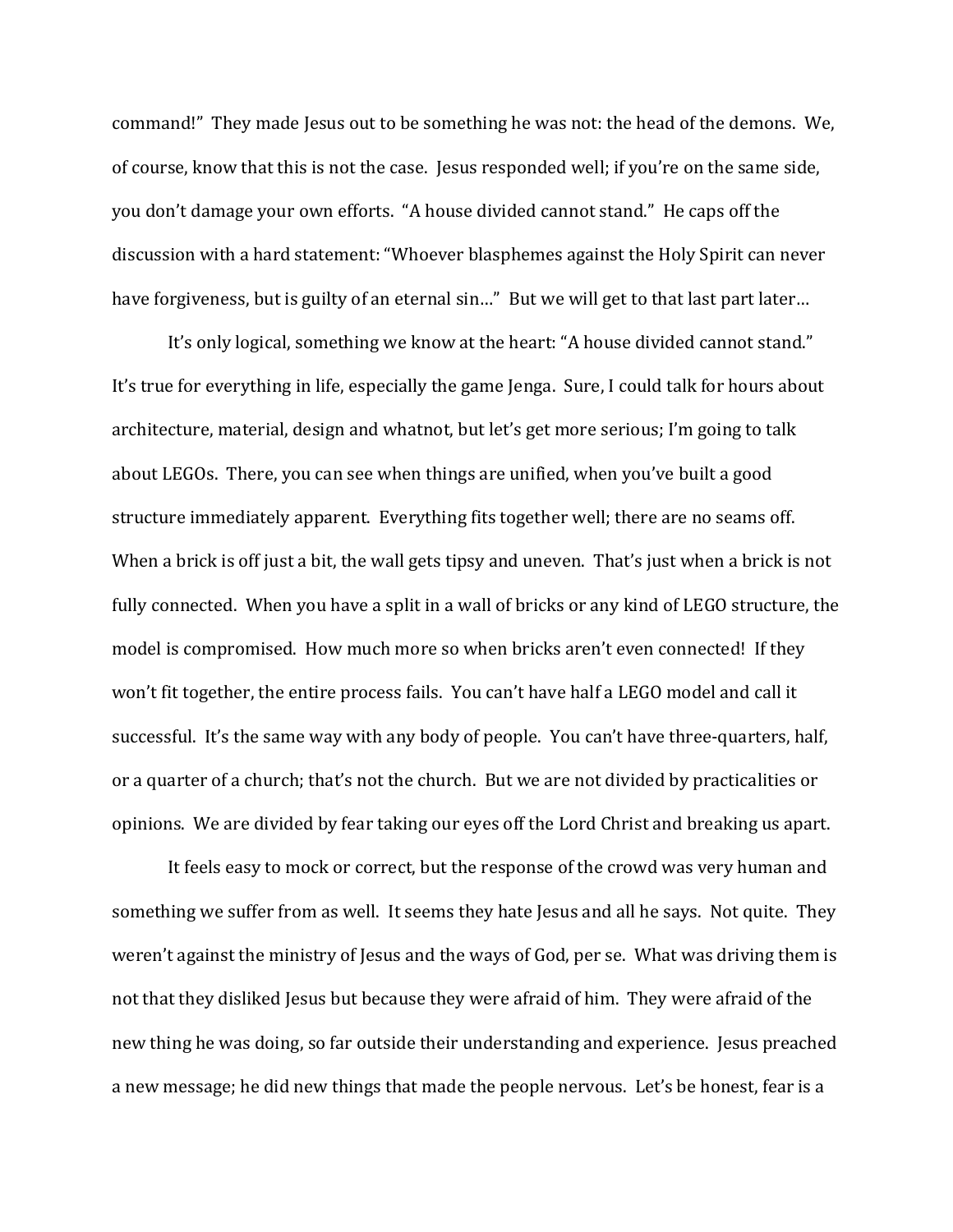powerful thing, more powerful then we'd care to admit, and it makes us act in ways that aren't logical. They couldn't hear the words of Jesus because they were afraid. So how do we interpret change when it we are afraid? It's wrong! It's the work of the devil. It feels like it cannot be God's work because God makes us feel comfortable and good, but that's not scriptural logic. Jesus becomes the fear's focus, not the loving and caring savior that he is.

The most striking part of the passage can also be the most hard to interpret. "Whoever blasphemes against the Holy Spirit can never have forgiveness, but is guilty of an eternal sin…" This passage can easily be misused to think if we say something unfortunate offhand, we are doomed to the fires of hell. That's not the point of this quote or the passage, so let's get to the bottom of it. The sin here is when we call things that come from God to be evil. That easily comes from fear. In this passage, what is good and called evil is the ministry of Jesus Christ. We might think it's hard to do, but it's happened a lot in the past. People used God to argue against what is good and called evil. The abolishing of slavery was one of those things. The Civil Rights movement was one of those things. Ordaining women was another one of those things called evil but was of God. The way that is most helpful to think about it comes from one of the commentators on the Sermon Brainwave podcast. It's a hard thing because people separate themselves from the God always calling themselves. There is little hope for those who cannot see the God-nurtured work among us; they separate themselves from God's work out of fear. The bottom line of the passage is simple but difficult: do not call evil what is of God. It's not new but a theme that runs throughout scripture. It's here; it's in Acts in a pointed passage. Peter keeps dreaming in Acts 10 of animals that were called "unclean," and a voice from heaven tells him to eat them. When he objects, the response is pretty similar: "What God has made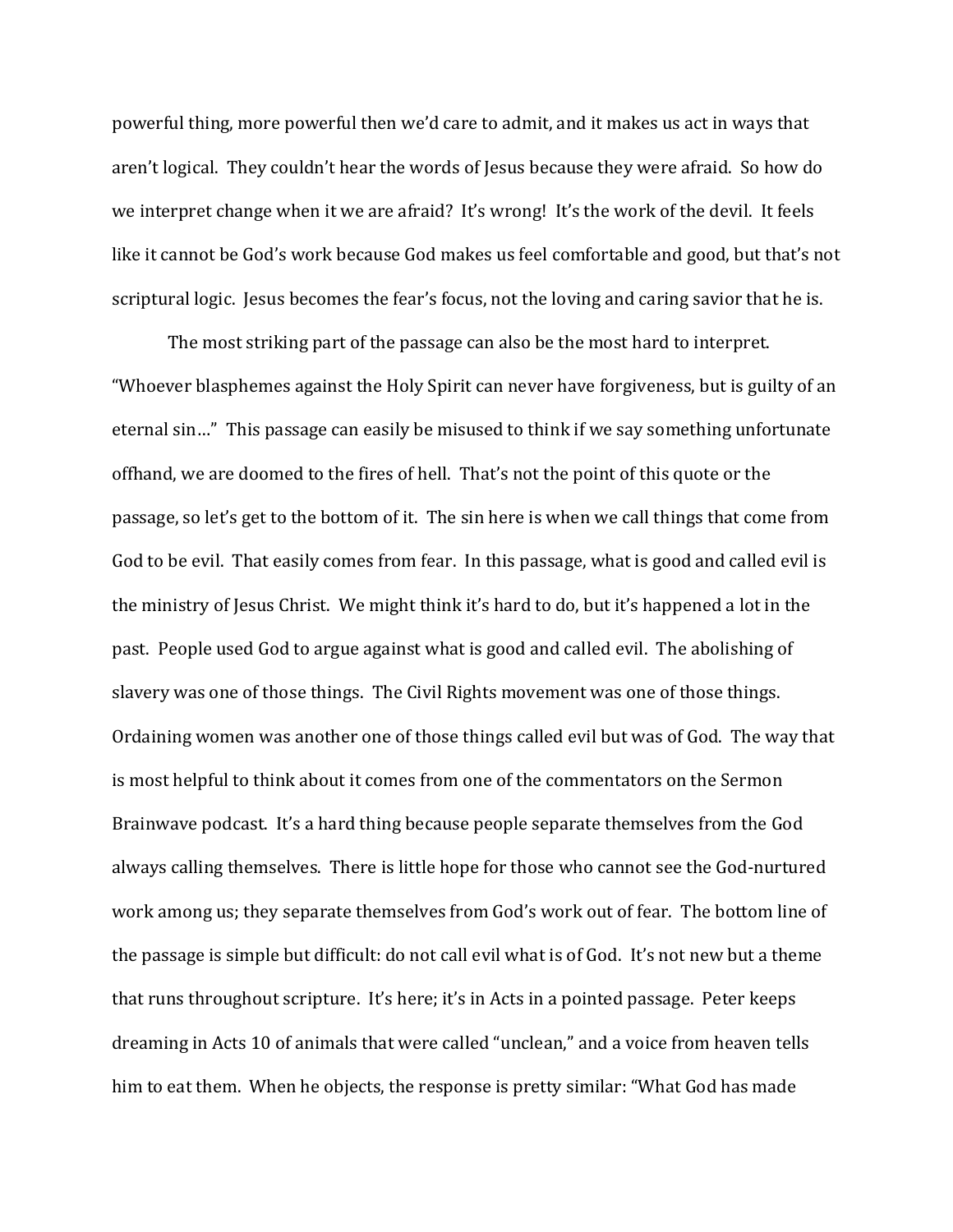clean do not call unclean." God is always working to create newness, and, as we have seen, that can create fear and uncertainty in us.

On the other hand, the reverse issue is simple and can be forgiven. There will be times when we are deceived by those who speak with good words but whose intentions below are less than admirable. But when we start seeing the world through the lens of deceit, we will miss when God's mission comes through an unusual messenger. That was the case for Jesus Christ. His ministry, his words, his cause was so different than the people were used to that they saw him not through the eyes of finding God's work at hand but through the eyes of fear. Those eyes can be helpful on occasion, but when we look at the world with the eyes of fear, the work of the church cannot go forward when God's word often comes through the most unexpected of places as we see in scripture.

This is a good message for today's church because the historic church has often sinned out of fear. "If a kingdom is divided against itself, that kingdom cannot stand." "If a house is divided against itself, that house will not be able to stand." One of the most important parts of the ministry of Christ is unity despite difference. The disciples weren't always of the same mind, nor was the early church but they were united in purpose. We find more faithfulness in moving as one in love than in nitpicking the smallest piece of doctrine. Tell me, how many times did we hear Christ debating doctrine in the Gospels versus all the times we heard him root out hypocrisy and hatred? Despite difference, unity is the cornerstone of what it means to be the church, and unity is the antithesis of fear.

In a couple of days, Darlene and I will travel to Annual Conference, in which we will be a part of theological and practical discussions that are wide-reaching. This is the year in which we will prepare for General Conference in 2016, and a lot of discussions are on the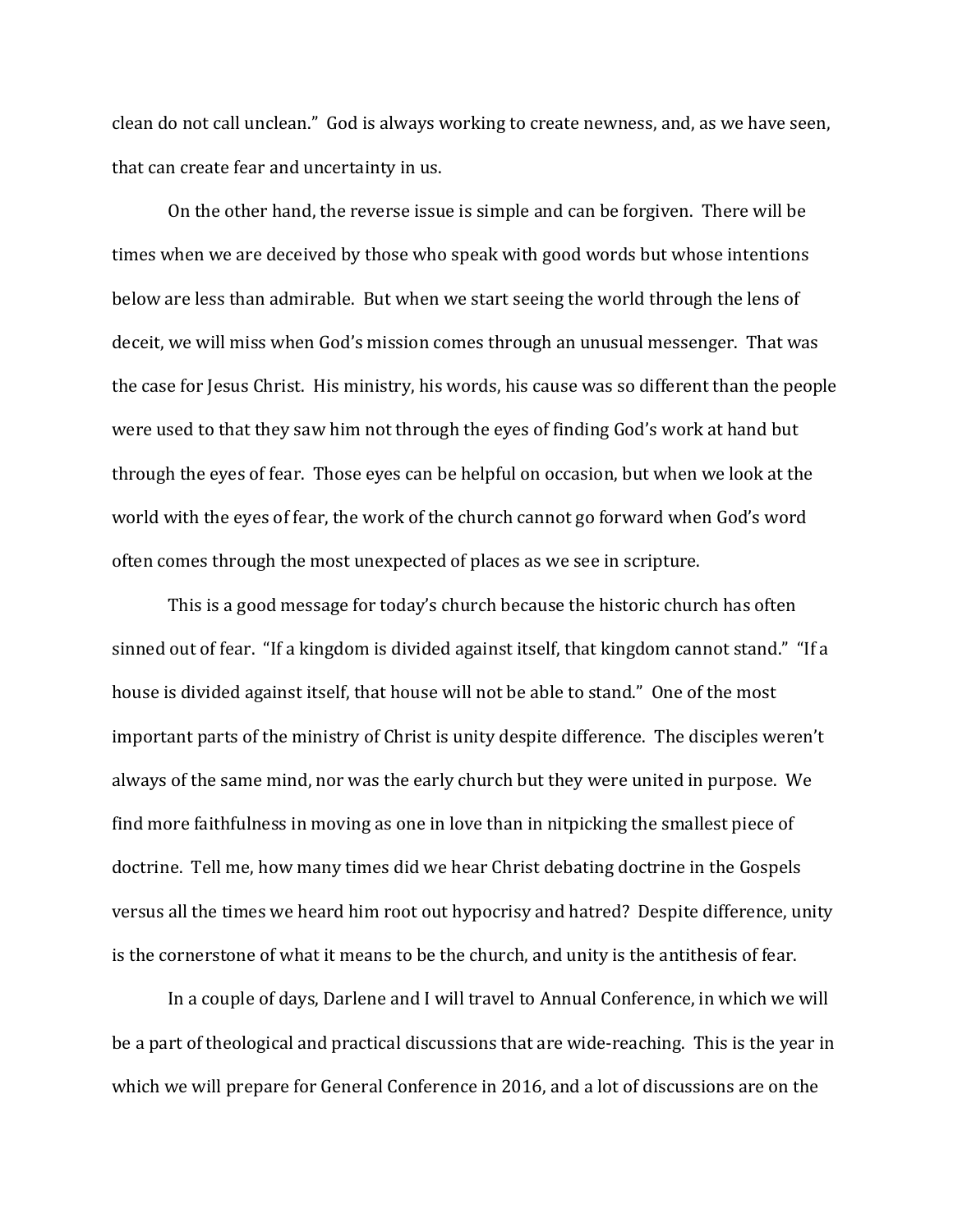table. There will be arguments. But the problem isn't always faithful understanding of doctrine; the problem is not that we do not understand our bibles. The problem is that many who argue in these conversations are afraid, and it separates us more than anything else. Each "side" in every issue feels that they will be excluded and seeks to exclude those they feel threatened by. This is not the way of Jesus Christ, and it saddens me that this happens at all levels of the church. We can easily change Christ's words to better suit the church of today: "How can Christians drive out Christians? If a Kingdom is divided against itself, it cannot stand. If a church is divided against itself, it cannot stand." It saddens me greatly that this is what the Gospel has become: something to be right about instead of how we can best serve others. And that is not based in doctrine; that's based in fear, where doctrine is the way we rationalize it. We divide Christ instead; we literally dissect the Body of Christ in the church out of fear. By fear we focus on excluding some based on different theological opinions, we find ourselves tearing down the church and not living the love Christ came to show all of us. By our fear, we destroy what by the Spirit of Christ we have built up. Fear cannot dominate the conversation, whether it is understood as fear or not.

One of the most integral pieces can be found in the very last piece of scripture. Jesus is teaching, and someone tells him that his mother and family are outside waiting for him. Jesus replies that his family is here; "whoever does the will of God is my brother and sister and mother." He does not define what that means here, but by the whole of scripture, we can get an idea. Jesus doesn't hang with the divisive folks who think they are right all the time but works with the humble who are always trying to learn more, seek to know God more, who know they don't have it all figured out , not presuming who is "in" and who is "out." Jesus sat among those who want to sit at his feet and learn what the way of God is